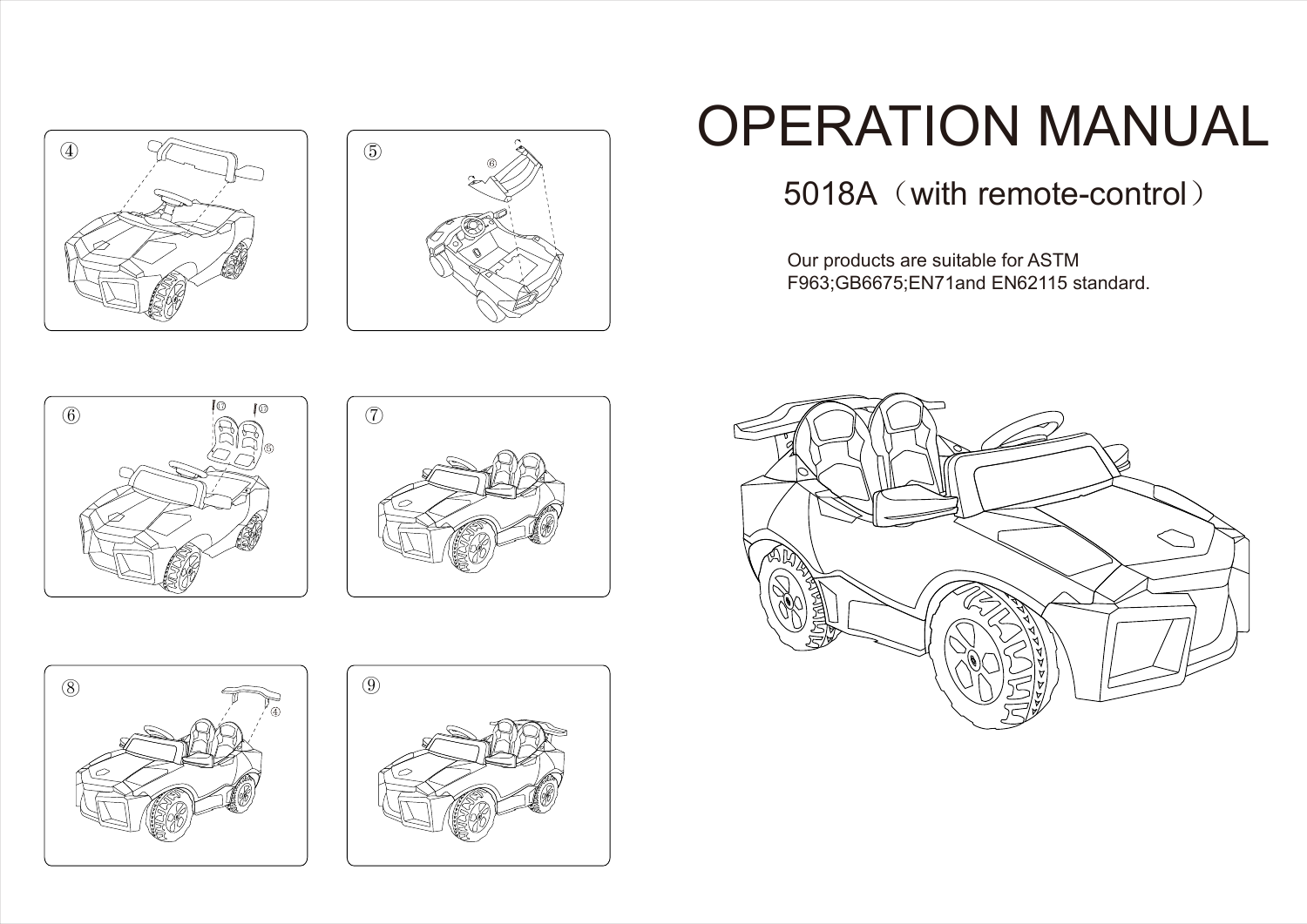### 1. Use Information:

- (1) Before using it for the first time, lift up the seat and connect the main wire to the battery wire (with RED to RED, BLACK to BLACK) any wrong connection may cause short circuit or other faults.
- (2) The first use of the steering wheel music, first with a screwdriver to remove screws on the surface of the steering wheel to open the battery cover, then add 2 No.5 batteries, Be sure to that Spring side is the negative side, in order to avoid damage to Music board. If you do not use for a long time, please remove the battery. (Figure 1)
- (3) Charging socket is in the seat of the lower side, with charge identification
- (4) Charge the battery if the vehicle runs slower.
- (5) Don't charge the battery for over 15 hours each time.
- (6) Charge the battery fully if you will store it for a long time, then charge it every 3 month, in this way you can extent the lifetime of the battery.
- (7) It is normal that the power charger and the battery jar become warmer while the battery is on charging.



Figure 1

# 2. Specification:

- (1) Battery: 2 pcs of Enclosed lead-acid battery (6V, 7AH\*2)
- (2) Loading limitation: 40kg.
- (3) Power: input 220 (110)V
- (4) Duration of the battery: around one hour functioning with 8-12hours charging.

(5) Size: 130\*80\*58cm

## 10.How To Install:





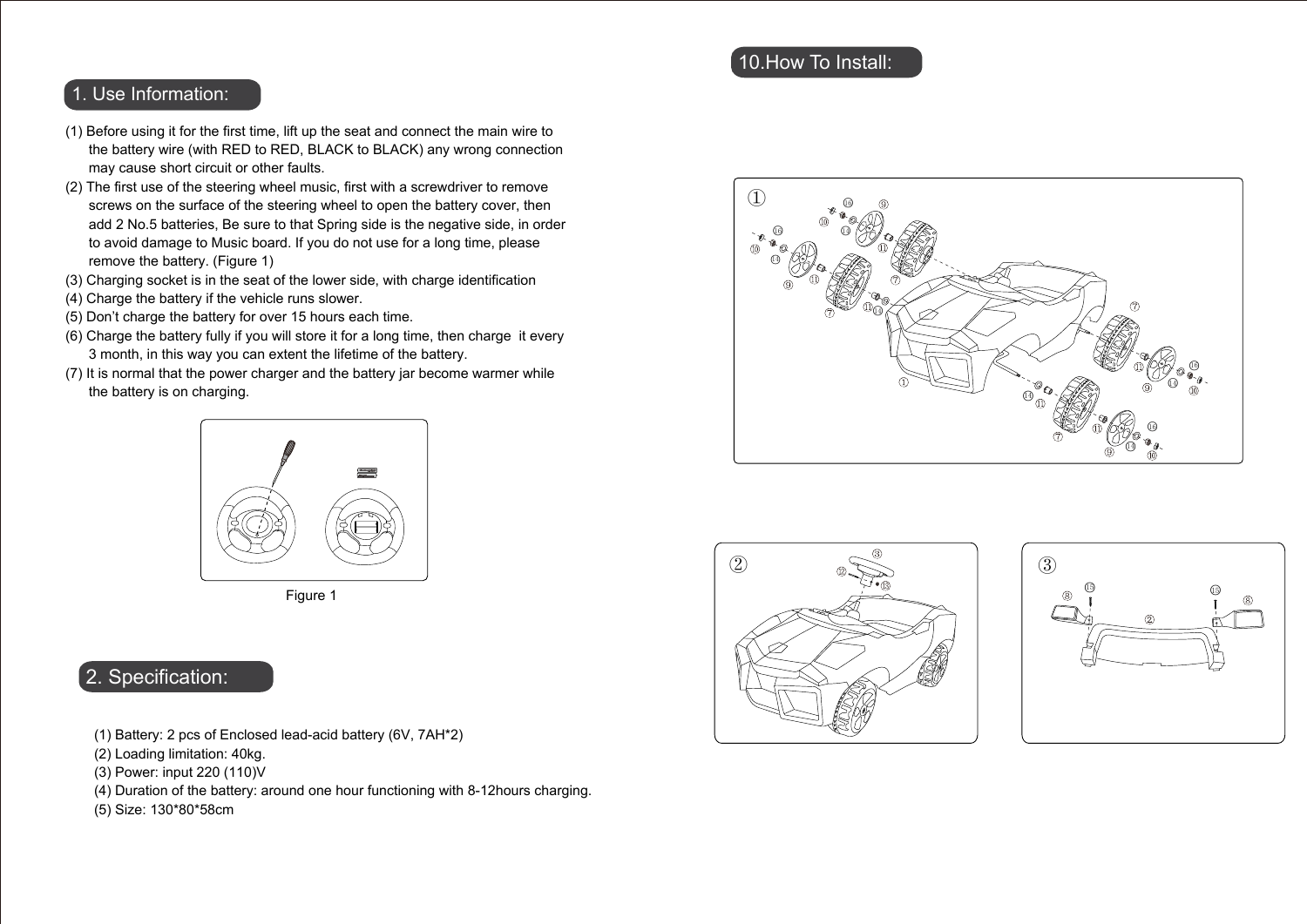## 9. Explosive view:



### 3. Function and Feature:

- (1) The vehicle has two functions: one with Remote Control and the other foot traffic.
- (2) If you choose to use the remote control, press the button onto the position labeled with the remote-control sign and pull out the antenna; if you choose to start the vehicle by the pedals (foot traffic), press the button onto the position labeled with the manual sign.
- (3) Chooses to use the foot traffic, turn on the power first, press the remote control switch off, start way to pedal, To brake is just to release the foot pedal.
- (4) The vehicle has the horn and music function on the steering wheel.



# 4.Cautions For Safety:

○<sup>17</sup>

- (1) It is prohibited to drive on streets, slopes or any other dangerous places.
- (2) Don't ride on sandy or lumpy surfaces.
- (3) Don't switch the Forward/Backward button during the drive. Do it only when the vehicle stops.
- (4) The vehicle is designed to load two persons. Overload is prohibited.
- (5) Adults should do the Battery charging, and don't let the children do it alone.
- (6) This product should be assembled or checked before using by adults. It is necessary to be supervised by adults while the child is on riding.
- (7) Don't wash the vehicle with water. Just clean it with cloth.
- (7) Don't recharge the non-rechargeable batteries, don't mix the old and new or different types of batteries. Remove the exhausted batteries from the toy.
- (9) The supply terminals can not to be short-circuited.